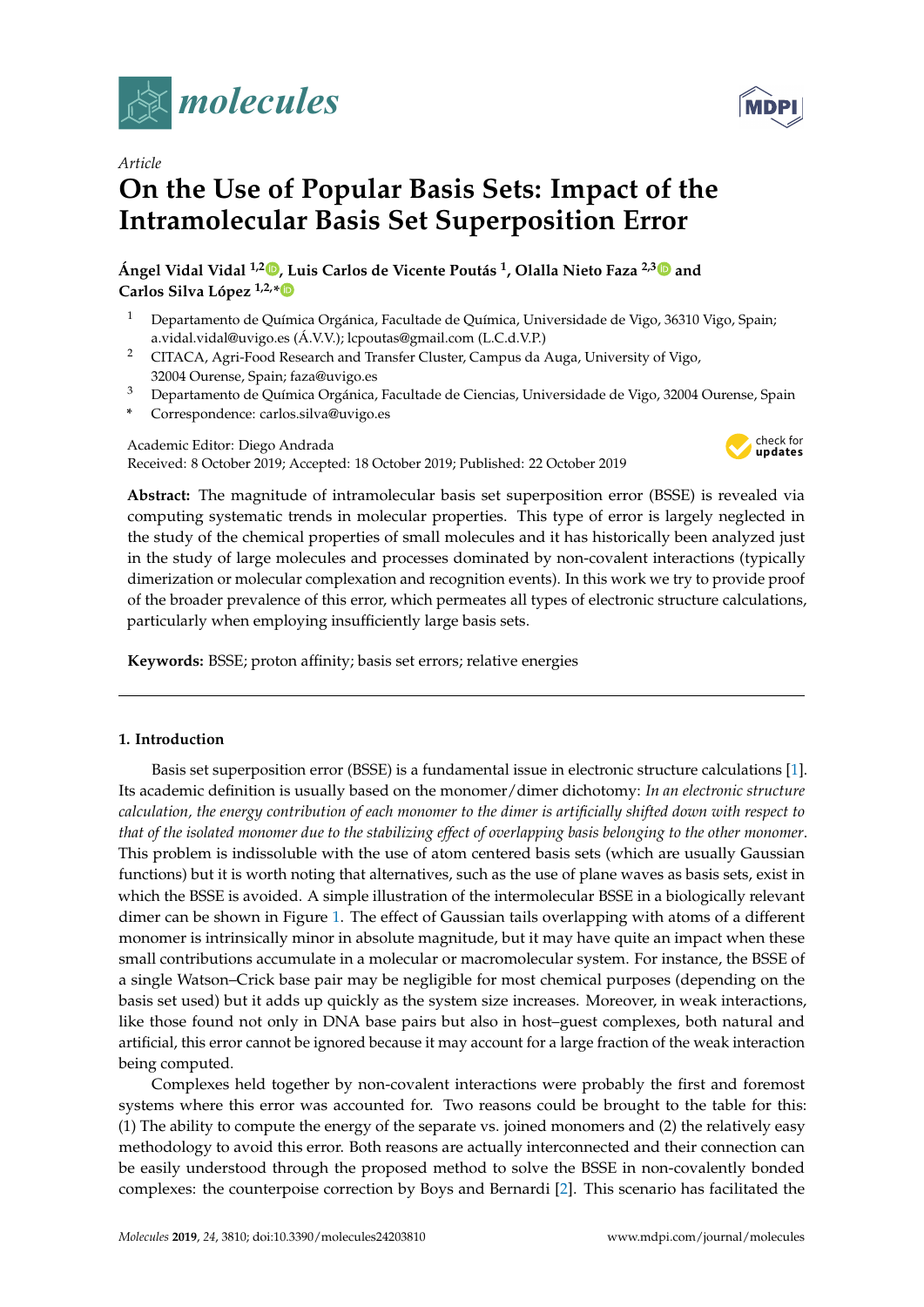spreading of the idea that the BSSE is an issue to take into account only when dealing with molecular recognition processes, host–guest complexes, or dimerization reactions. As a result, vast literature is available in which the BSSE is studied or dealt with in intermolecular complexes, to such an extent that not only the existence of this error is discussed with amplitude, but also the appropriateness of the most commonly employed correction method indicated above [\[3](#page-7-2)[–7\]](#page-7-3). Despite the general idea that this error is contingent to weak interactions, seminal work on basis set development warned about this problem also affecting strong interactions (covalent bonds). This early concern for BSSE through covalent bonds is closely related to the development of Atomic Natural Orbital (ANO) basis sets and the study of small molecules with strongly correlated methods [\[8\]](#page-7-4). The reason behind for this lies in the fact that when the covalent bond is cleaved in diatomic molecules, the final fragments are atomic entities and ANO basis sets are particularly well suited for the description of their electronic structure [\[8](#page-7-4)[–10\]](#page-7-5). This idea however has remain mostly restricted to those involved in basis set development and highly accurate simulations of small molecules (through coupled cluster or MRCI methods). The intramolecular BSSE is however common to any methodology, whether derived from Hartree–Fock or from density functional theory. The popularization of the latter as an efficient tool for a plethora of computational chemistry applications happened, leaving this problem behind until relatively recently. Some authors have therefore called on the idea that the BSSE should be taken into consideration also from an intramolecular perspective (and hence in covalent interactions) in essentially all kinds of electronic structure calculations when relative energies are computed, which they are in the vast majority of occasions. The definition of the BSSE should, therefore, be written in more general terms. An example of this has been recently proposed by Hobza: *"The BSSE originates from a non-adequate description of a subsystem that then* tries *to improve it by* borrowing *functions from the other sub-system(s)"* [\[11\]](#page-8-0). He continues the description by clarifying how the BSSE can be understood in intramolecular terms: *"the same effect should take place also within an isolated system where one part is improving its description by* borrowing *orbitals from the other one".*

<span id="page-1-0"></span>

**Figure 1.** Schematic representation of the basis set superposition error (BSSE) in a single Watson–Crick base pair. Atom centered Gaussian functions are represented with like colors, atoms whose electron density is partially described by Gaussian tails of functions centered in atoms belonging to the other monomer are indicated in boldface and slanted typography.

Interestingly Hobza also mentions how the existence of this error has been largely denied in its intramolecular version and only recently *discovered*. This late discovery was triggered by researchers reporting shocking results based on electronic structure calculations with basis sets of limited size. An example of this kind of results is the non-planar benzene (among other heterocycles) reported by Schaefer et al. [\[12\]](#page-8-1). Salvador et al. provided evidence that these anomalous results in the geometries of a number of arenes stemmed from intramolecular BSSE [\[13\]](#page-8-2). Before these mind-changing reports were published, a number of authors had already revealed clear cases of intramolecular BSSE, and they had actually shown that this error is not consigned to larger systems, as small molecules such as  $F_2$ , water, or ammonia were affected [\[14–](#page-8-3)[17\]](#page-8-4). Combining the original idea of the BSSE belonging to processes involving separate fragments and considering that these fragments could be interacting by incipient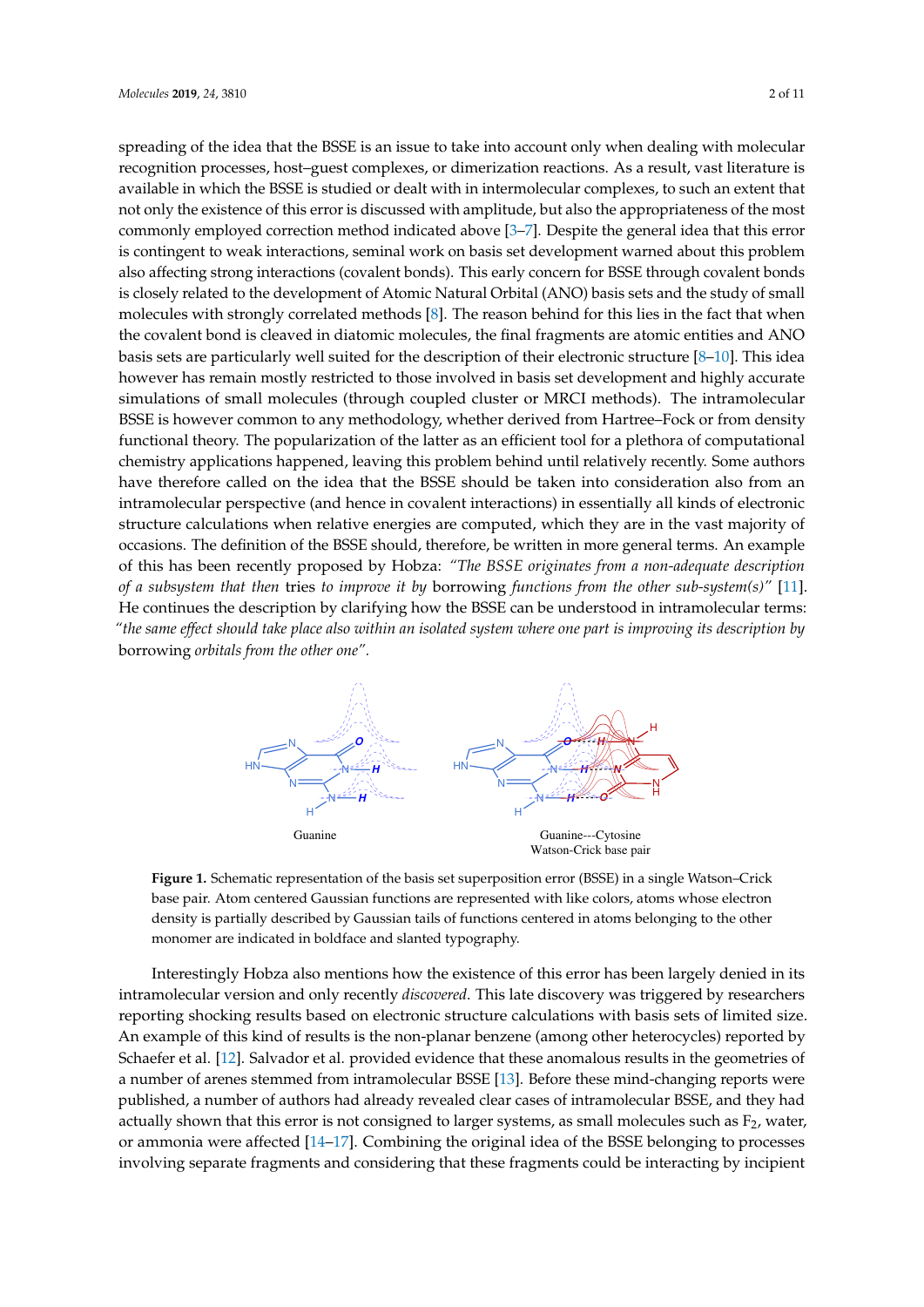covalent bonds Dannenberg et al. showed how results on the transition state of the paradigmatic Diels–Alder reaction could also suffer from this error [\[18,](#page-8-5)[19\]](#page-8-6).

Most of the studies mentioned above use molecular geometries to highlight the presence of intramolecular BSSE in their calculations. In some cases, conformational energies are also used as diagnostic parameters to highlight the effects of this error. These findings, however, have not permeated to the broad community employing electronic structure calculations. In an attempt to convey the importance of this effect to the wider community we decided to showcase this effect in a systematic series not involving structure, but chemical reactivity. An appropriate kind of reactivity to illustrate this problem should verify a number of conditions:

- It should be experimentally operative in the gas phase, in order to avoid artifacts stemming from the effect of the environment.
- Accurate experimental data should be readily available.
- This chemistry should span a relatively wide range of energies, in order to maximize the signal/noise ratio.
- Structural changes should ideally be systematic in the sense of involving an increasing number of basis set functions without adding strong electronic or steric effects that could obscure the pure dependecy on these functions.
- Ideally, the molecular change upon reaction should be very local to have a clear *locus* on which the BSSE acts.
- If possible, precedents on the succesful description of the reactivity of choice by computational methods should be available.

After revising all these conditions, and taking into account our previous experience in benchmarking density functional methods in terms of their accurary with respect to the calculation of proton affinities, we decided to use a systematic series of hydrocarbons of increasing size and analyze how the BSSE affects their proton affinities and gas-phase basicities when employing basis sets of different sizes [\[20\]](#page-8-7). This reactivity verifies all the above conditions, and it is fundamental in such a way to chemistry that substantial effort has been devoted exclusively to computationally describe it in high accuracy [\[21](#page-8-8)[–25\]](#page-8-9). It is worth noting however, that the target of the present work will not be such high accuracy in the calculation of proton affinities, but exposing the effects of intramolecular basis set superposition error (BSSE) and basis set incompleteness error (BSIE). These two errors will be revealed in orthogonal directions as the size of the basis set and the size of the molecular system are varied, in a way that could be likely described as *two faces of the same coin*.

## **2. Theoretical Background and Computational Methods**

A simple example of reactivity (proton affinity and gas-phase basicity) has been chosen for which very accurate experimental values are available in the literature, to analyze the effect of BSSE and BSIE. Both magnitudes are related to the same gas-phase reaction:

$$
B^- + H^+ \to B - H. \tag{1}
$$

While the proton affinity (PA) is defined (IUPAC) as *"The negative of the enthalpy change in the gas phase reaction between a proton and the chemical species concerned, usually an electrically neutral species, to give the conjugate acid of that species"*, the gas-phase basicity (GPB) is defined as the negative of the Gibbs free energy change associated with the previously described reaction.

Density functional theory in the Kohn–Sham formulation as implemented in Gaussian 16 [\[26\]](#page-8-10) was used to locate minimum structures on the potential energy surfaces of the systems under study. To achieve results with high accuracy, a superfine pruned grid for the numerical integration containing 150 radial points and 974 angular points per shell was used in combination with a tight self-consistent field (SCF) convergence criteria. Harmonic analysis of the second derivatives of the energy with respect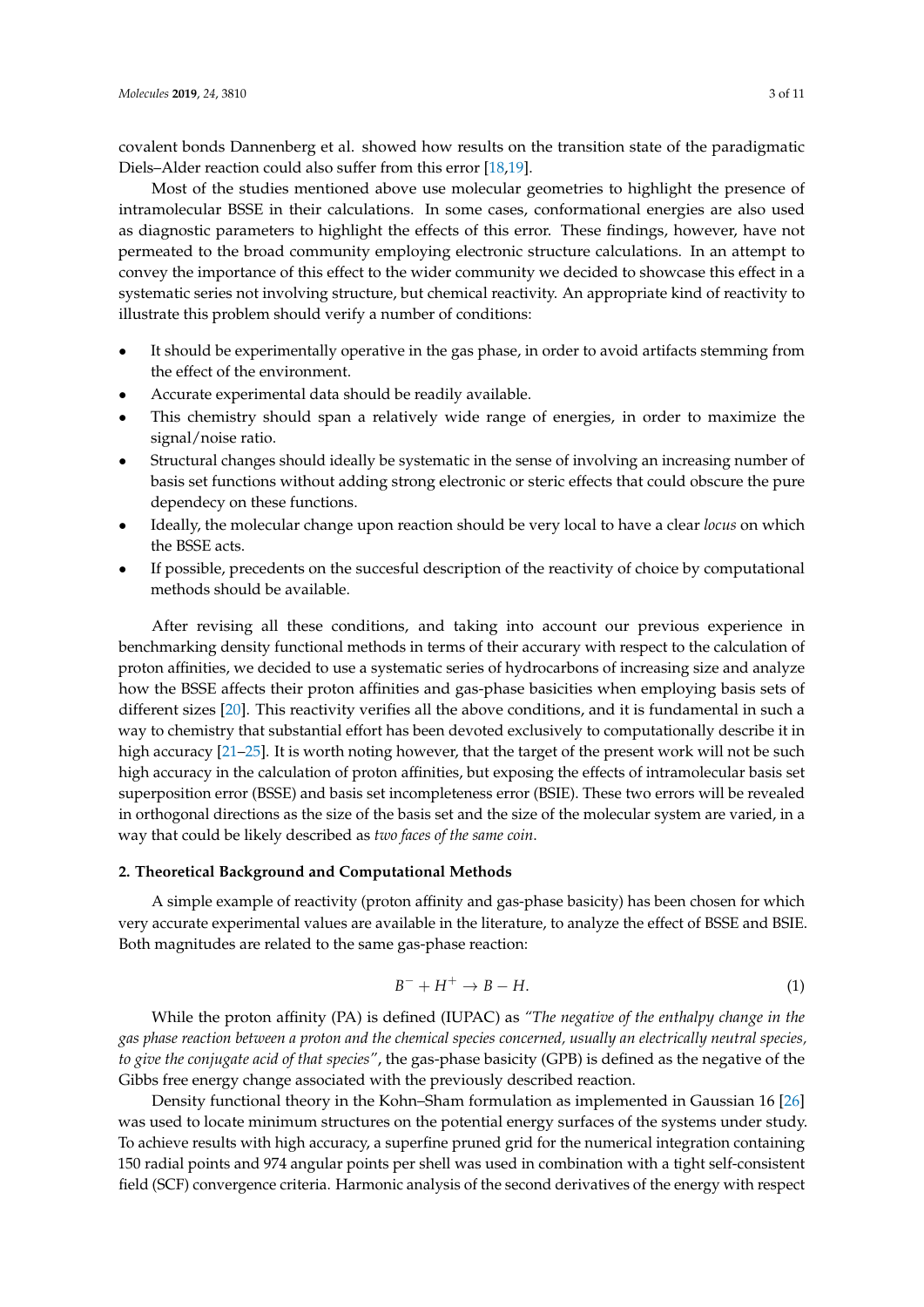to the nuclear displacements were also computed for each stationary point to ensure that a minimum energy structure and not a transition state or higher order saddle point was located. The required thermodynamic properties for the computation of PA and GPB were obtained from the electronic structure, density functional theory calculations, using standard statistical mechanical expressions for separable vibrational, rotational, and translational contributions within the harmonic oscillator, rigid rotor, and ideal gas/particle-in-a-box models in the canonical ensemble [\[27\]](#page-8-11). The standard state in the gas phase was for a mole of particles at 298.15 K and 1 atm pressure. No scaling factor for the frequencies was used for the calculations.

The entropy of the proton is obtained using the Sackur–Tetrode equation derived from statistical thermodynamics [\[28,](#page-8-12)[29\]](#page-8-13):

$$
S(H^{+}) = Rln\left(\frac{e^{\frac{5}{2}}k_{B}T}{p\Lambda^{3}}\right),
$$
\n(2)

where  $\Lambda$  is known as the thermal De Broglie wavelength and is defined as:

$$
\Lambda = \left(\frac{h^2}{2\pi mk_B T}\right)^{1/2}.\tag{3}
$$

Note that on the previous equations,  $k_B$  is the Boltzmann constant, p the pressure, *T* the absolute temperature, *h* the Planck constant, and *m* the mass of the proton. Moreover, the gas-phase enthalpy of the proton was derived from the ideal gas law:

$$
H(H^{+}) = U + PV = \frac{5}{2}RT,
$$
\n(4)

where *P* and *V* are the pressure and volume respectively, *U* the internal energy, *T* the absolute temperature, and *R* the universal gas constant.

Using the equations shown above, the values for the entropy and enthalpy in the standard state are: 26.02 cal/mol·K and 1.48 kcal/mol under standard state conditions. The combination of both quatities gives the gas phase Gibbs free energy for the proton as:

$$
G(H^{+}) = H(H^{+}) - TS(H^{+}).
$$
\n(5)

Two different density functionals were used for the calculation of the PA and GPB: *ω*B97XD and mPW1B95 [\[30,](#page-8-14)[31\]](#page-8-15). The first is a multiparameter meta-hybrid from Head Gordon and coworkers. This functional includes 100% long-range exact exchange, around a 22% of short-range exact exchange and also a modified B97 exchange density functional for short-range interactions. It also uses the B97 correlation formula and empirical dispersion corrections. On the other hand, mPW1B95 is a one parameter hybrid functional that uses the Barone's modified Perdew–Wang (mPW) exchange and B95 correlation functional. The mPW1B95 functional has been chosen due to the good performance in the calculation of proton affinities compared with high accurate multilevel methods such as CBS-QB3, G3B3, and G3MP2B3 reported in previous publications [\[32](#page-8-16)[–35\]](#page-9-0). Likewise, it has been considered very interesting to include in the study a multiparametrized density functional to compare the performance of both with respect to the BSIE and the BSSE. Six different growing size (in terms of primitive functions) Slater and Pople basis sets were used with both functionals to obtain PA and GPB values: STO-3G **(b0)** [\[36,](#page-9-1)[37\]](#page-9-2), 3-21G **(b1)** [\[38](#page-9-3)[–40\]](#page-9-4), 6-31G(d) **(b2)** [\[41–](#page-9-5)[45\]](#page-9-6), 6-31+G(d,p) **(b3)** [\[46–](#page-9-7)[48\]](#page-9-8), 6-311+G(d,p) **(b4)** [\[49](#page-9-9)[,50\]](#page-9-10) 6-311++G(3df,2pd), **(b5)** [\[51](#page-9-11)[–54\]](#page-9-12). The reasoning behind this choice of basis sets is both their popularity and the fact that they span a very wide range in terms of the number of functions per atom, allowing us to better highlight the BSSE and BSIE effects.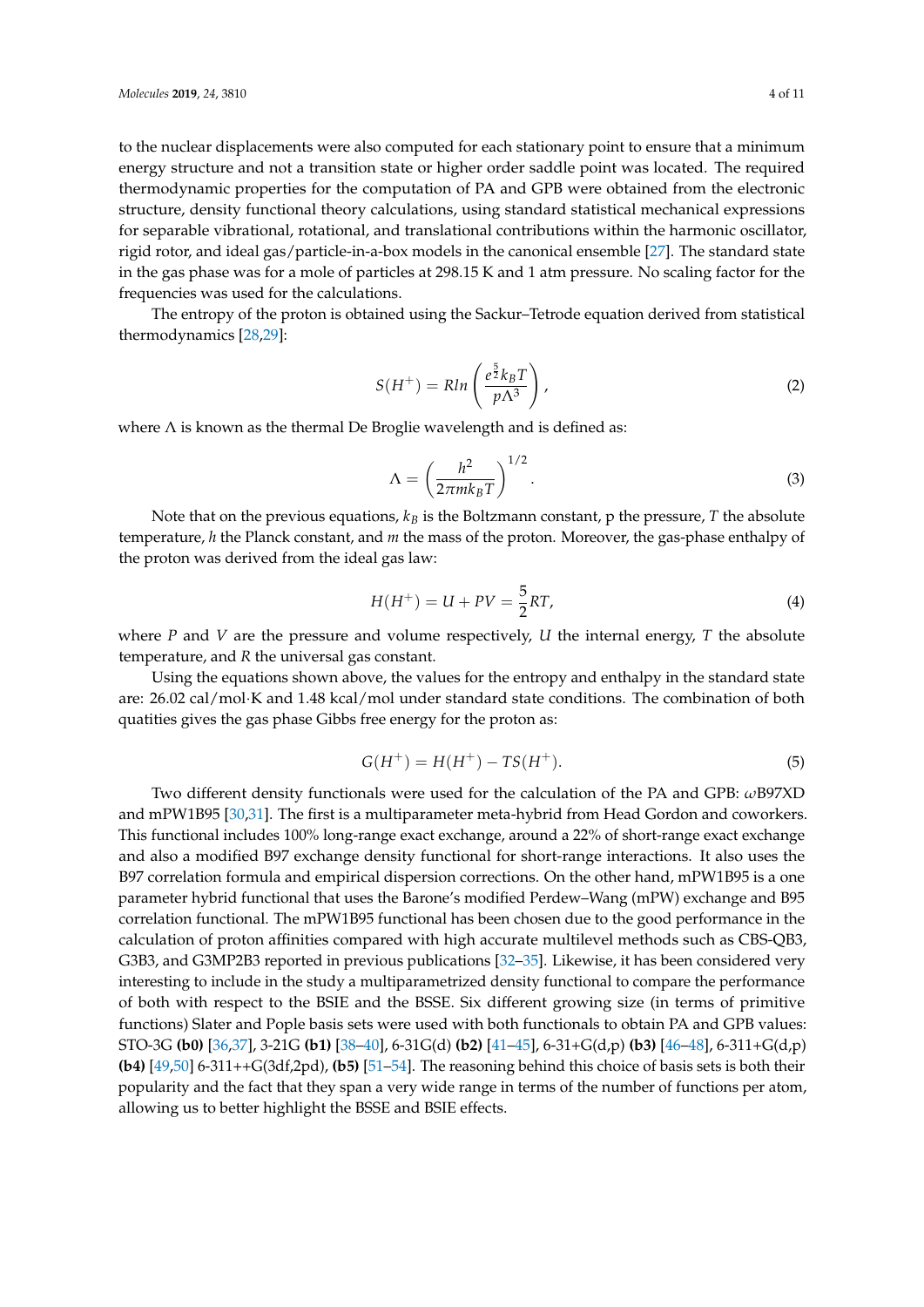#### **3. Results and Discussion**

For the calculation of PA and GPB, different linear and branched alkanes have been chosen considering, in some cases, different possible protonation sites within the molecule, obtaining in this way the 18 reactions shown in Figure [2.](#page-4-0) Experimental values for PAs and GPBs have been taken from the NIST Standard Reference Database [\[55,](#page-9-13)[56\]](#page-9-14).

<span id="page-4-0"></span>

**Figure 2.** Schematic representation of the 18 different reactions used in this study for the calculation of proton affinity (PA) and gas-phase basicity (GPB).

To facilitate the visualization of the results, the relative errors (expressed as a percentage with respect to the experimental reference value) have been calculated. The results are shown in Table [1](#page-5-0) for the PAs and in Table [2](#page-5-1) for the GPB, using in both cases a red–yellow–green color scale as the computed values improve (lower errors in green) with respect to the experimental reference. These tables should be analyzed from left to right and also from top to bottom, since they contain information about both, the BSSE (top to bottom) and the BSIE (left to right). Absolute values of the computed PAs and GPBs can be found in the supporting information.

All systems are ordered according to the number of primitive functions associated to the basis set chosen in each calculation. If the data is analyzed from top to bottom, the BSSE is revealed since there are a greater number of primitive functions in the calculation due to a larger size of the molecular system being computed. In this case, as the molecule becomes larger the chances of atoms involved in the reaction *borrowing* Gaussian functions from contiguous atoms, and thus causing an artificial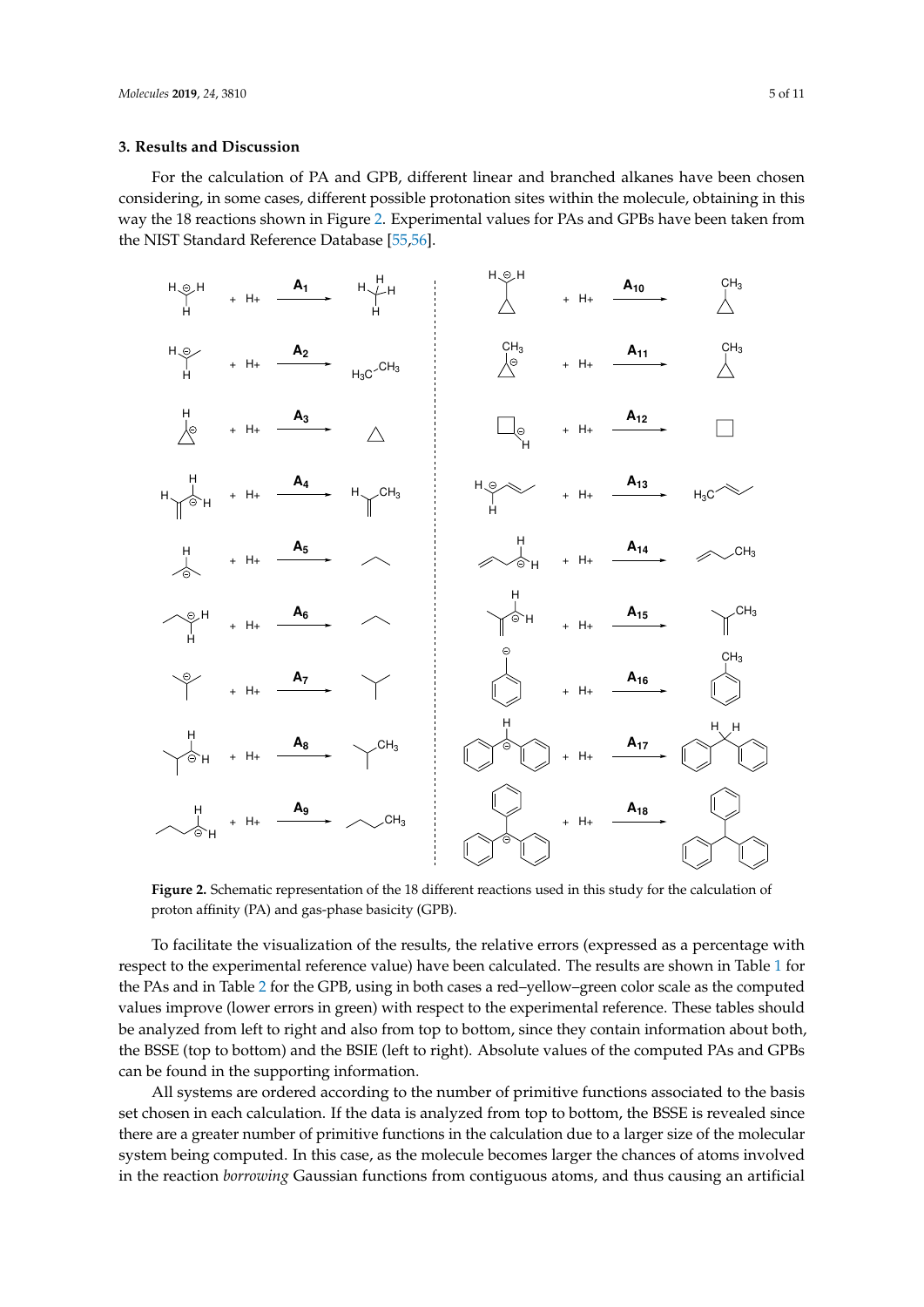overstabilization, increases. Since the reaction studied involves structural changes at a single atom, we could argue that the observed trend is mainly due to a single atom actually *borrowing* functions from its neighbors in order to describe better the protonation process. In other words, the atom being protonated has a better effective basis set as the system size increases. In this direction the effects are more pronounced the smaller the basis set. All the results are quite systematic, in the sense that the same trends are observed of both PA and GPB, and for both density functionals. For the smallest basis set, STO-3G, this translates into a relative error of about 32% for the protonation of methyl anion whereas the relative error for the trityl anion is significantly reduced in more to 22% or 17%, depending on the density functional. The same clear effect is observed for the next two basis sets, 3-21G and the popular 6-31G(d), although the errors are reduced to single digit figures (from 9%/7% to 3%/1% kcal/mol for *ω*B97XD/mPW1B95). When reaching larger basis sets that add diffuse and polarization functions, such as in the case of 6-311++G(3df, 2pd) (**b5**) this systematic error is greatly dilluted and the errors obtained in the calculations have a larger random component.

<span id="page-5-0"></span>**Table 1.** Signed relative error values expressed as percentage with respect to the experimental reference value in the calculation of proton affinities (PAs). The results obtained with different basis sets have been colored following a conditional format and a RYG (red–yellow–green) scale in which the worst results are shown in red while the best are highlighted in green. Each density functional has been colored independently to favor the visualization and comparison of the results. The last row represents the mean signed errors (MSE) for each of the basis sets: **(b0)**: sto-3g, **(b1)**: 3-21g , **(b2)**: 6-31g(d), **(b3)**: 6-31+g(d,p), **(b4)**: 6-311+g(d,p) , **(b5)**: 6-311++g(3df,2pd).

|                | Proton Affinity wB 97XD |      |      |         |         |         |                | Proton Affinity MPW1B95 |      |      |         |                |         |  |
|----------------|-------------------------|------|------|---------|---------|---------|----------------|-------------------------|------|------|---------|----------------|---------|--|
|                | b <sub>0</sub>          | b1   | b2   | b3      | b4      | b5      |                | b <sub>0</sub>          | b1   | b2   | b3      | b <sub>4</sub> | b5      |  |
| А,             | 31.73                   | 9.37 | 7.42 | 0.83    | 0.66    | 0.59    | $A_1$          | 31.31                   | 9.19 | 7.27 | 0.59    | 0.44           | 0.32    |  |
| A <sub>2</sub> | 28.01                   | 7.27 | 5.73 | 0.83    | 0.60    | 0.48    | A <sub>2</sub> | 27.51                   | 6.83 | 5.35 | 0.41    | 0.20           | 0.01    |  |
| $A_3$          | 25.51                   | 7.03 | 5.61 | 1.89    | 1.58    | 1.51    | $A_3$          | 25.10                   | 6.52 | 5.11 | 1.34    | 1.07           | 0.93    |  |
| $A_4$          | 25.41                   | 5.43 | 4.87 | 0.32    | 0.12    | 0.10    | $A_4$          | 24.51                   | 4.89 | 4.31 | $-0.43$ | $-0.56$        | $-0.63$ |  |
| $A_{5}$        | 25.96                   | 6.05 | 4.62 | 0.60    | 0.35    | 0.18    | $A_{5}$        | 25.36                   | 5.37 | 4.01 | $-0.11$ | $-0.33$        | $-0.66$ |  |
| A <sub>6</sub> | 27.22                   | 6.49 | 4.95 | 0.14    | $-0.08$ | $-0.17$ | $A_{6}$        | 26.68                   | 5.92 | 4.47 | $-0.53$ | $-0.72$        | $-0.97$ |  |
| A <sub>7</sub> | 25.91                   | 6.19 | 4.75 | 0.87    | 0.65    | 0.42    | A <sub>7</sub> | 25.17                   | 5.28 | 3.92 | $-0.15$ | $-0.32$        | $-0.71$ |  |
| $A_8$          | 28.92                   | 7.73 | 6.08 | 1.42    | 1.17    | 1.10    | $A_{\rm R}$    | 28.34                   | 7.06 | 5.53 | 0.76    | 0.53           | 0.34    |  |
| $A_{q}$        | 26.36                   | 6.15 | 4.64 | 0.72    | 0.45    | 0.27    | $A_{q}$        | 25.72                   | 5.36 | 3.94 | $-0.09$ | $-0.33$        | $-0.68$ |  |
| $A_{10}$       | 28.26                   | 7.01 | 5.43 | 0.73    | 0.48    | 0.39    | $A_{10}$       | 27.71                   | 6.39 | 4.92 | 0.19    | $-0.04$        | $-0.23$ |  |
| $A_{11}$       | 26.94                   | 7.27 | 6.01 | 1.37    | 1.14    | 1.10    | $A_{11}$       | 26.31                   | 6.74 | 5.54 | 0.75    | 0.55           | 0.41    |  |
| $A_{12}$       | 24.54                   | 6.25 | 4.87 | 1.36    | 1.10    | 1.05    | $A_{12}$       | 24.02                   | 5.46 | 4.14 | 0.50    | 0.28           | 0.12    |  |
| $A_{13}$       | 24.70                   | 5.16 | 3.52 | $-0.10$ | $-0.40$ | $-0.49$ | $A_{13}$       | 24.17                   | 4.34 | 2.75 | $-0.98$ | $-1.23$        | $-1.46$ |  |
| $A_{14}$       | 27.80                   | 7.48 | 6.12 | 1.66    | 1.43    | 1.38    | $A_{14}$       | 26.71                   | 6.53 | 5.34 | 0.89    | 0.70           | 0.60    |  |
| $A_{15}$       | 25.25                   | 5.33 | 4.63 | 0.30    | 0.07    | 0,02    | $A_{15}$       | 24.37                   | 4.73 | 4.03 | $-0.49$ | $-0.65$        | $-0.78$ |  |
| $A_{16}$       | 23.17                   | 5.00 | 4.73 | 1.52    | 1.22    | 1.21    | $A_{16}$       | 22.11                   | 4.13 | 3.85 | 0.52    | 0.32           | 0.25    |  |
| $A_{17}$       | 21.43                   | 4.38 | 3.88 | 1.59    | 1.32    | 1.27    | $A_{17}$       | 19.14                   | 2.77 | 2.15 | 1.78    | $-0.35$        | $-0.49$ |  |
| $A_{18}$       | 21.91                   | 3.66 | 2.93 | 1.18    | 0.98    | 1.08    | $A_{18}$       | 16.96                   | 1.33 | 0.55 | $-1.24$ | $-1.38$        | $-0.84$ |  |
| MSE            | 26.06                   | 6.29 | 5.04 | 0.96    | 0.71    | 0.64    | MSE            | 25.07                   | 5.49 | 4.29 | 0.21    | $-0.10$        | $-0.25$ |  |

<span id="page-5-1"></span>**Table 2.** Signed relative errors at each theoretical level and mean signed errors (MSE) for each basis set in the values obtained for the gas-phase basicities (GPBs). The color scale used, method of cell coloring, and basis set employed are the same described for PAs.

|                |                |      | <b>Gas Phase Basicity wB97XD</b> |      |                |         |                | <b>Gas Phase Basicity MPW1B95</b> |      |                |         |                |         |  |
|----------------|----------------|------|----------------------------------|------|----------------|---------|----------------|-----------------------------------|------|----------------|---------|----------------|---------|--|
|                | b <sub>0</sub> | b1   | b <sub>2</sub>                   | b3   | b <sub>4</sub> | b5      |                | b0                                | b1   | b <sub>2</sub> | b3      | b <sub>4</sub> | b5      |  |
| $A_1$          | 32.51          | 9.70 | 7.72                             | 2.90 | 0.82           | 0.75    | $A_1$          | 32.08                             | 9.52 | 7.57           | 0.75    | 0.60           | 0.48    |  |
| А,             | 28.78          | 7.60 | 6.03                             | 2.89 | 0.77           | 0.64    | А,             | 28.28                             | 7.15 | 5.65           | 0.58    | 0.37           | 0.16    |  |
| $A_{2}$        | 26.59          | 7.64 | 6.21                             | 4.33 | 2.08           | 2.01    | $A_{2}$        | 26.17                             | 7.12 | 5.70           | 1.84    | 1.56           | 1.42    |  |
| $A_4$          | 25.78          | 5.45 | 4.69                             | 2.25 | 0.02           | 0.01    | $A_4$          | 24.86                             | 4.87 | 4.11           | $-0.54$ | $-0.67$        | $-0.74$ |  |
| Aς             | 26.55          | 6.25 | 4.79                             | 2.58 | 0.44           | 0.26    | Aς             | 25.93                             | 5.55 | 4.17           | $-0.04$ | $-0.27$        | $-0.60$ |  |
| $A_6$          | 27.82          | 6.68 | 5.12                             | 2.08 | $-0.03$        | $-0.13$ | A <sub>6</sub> | 27.27                             | 6.10 | 4.63           | $-0.49$ | $-0.69$        | $-0.95$ |  |
| A <sub>7</sub> | 26.37          | 6.32 | 4.84                             | 2.81 | 0.68           | 0.43    | А,             | 25.62                             | 5.40 | 4.00           | $-0.15$ | $-0.32$        | $-0.73$ |  |
| $A_{R}$        | 29.77          | 8.12 | 6.46                             | 3.59 | 1.42           | 1.33    | $A_{R}$        | 29.18                             | 7.44 | 5.89           | 0.98    | 0.75           | 0.54    |  |
| A <sub>q</sub> | 27.17          | 6.51 | 4.98                             | 2.88 | 0.70           | 0.52    | Aq             | 26.51                             | 5.70 | 4.27           | 0.14    | $-0.11$        | $-0.47$ |  |
| $A_{10}$       | 29.09          | 7.37 | 5.78                             | 2.84 | 0.69           | 0.57    | $A_{10}$       | 28.52                             | 6.73 | 5.25           | 0.37    | 0.14           | $-0.08$ |  |
| $A_{11}$       | 27.55          | 7.41 | 6.18                             | 3.35 | 1.19           | 1.15    | $A_{11}$       | 26.91                             | 6.87 | 5.70           | 0.79    | 0.59           | 0.43    |  |
| $A_{12}$       | 25.02          | 6.36 | 4.98                             | 3.33 | 1.13           | 1.08    | $A_{12}$       | 24.50                             | 5.57 | 4.23           | 0.52    | 0.30           | 0.14    |  |
| $A_{12}$       | 25.73          | 5.64 | 3.98                             | 2.16 | $-0.03$        | $-0.12$ | $A_{12}$       | 24.90                             | 4.79 | 3.18           | $-0.62$ | $-0.88$        | $-1.12$ |  |
| $A_{14}$       | 27.29          | 6.74 | 5.36                             | 2.74 | 0.58           | 0.53    | $A_{14}$       | 26.20                             | 5.79 | 4.57           | 0.04    | $-0.15$        | $-0.25$ |  |
| $A_{15}$       | 25.47          | 5.27 | 4.28                             | 2.15 | $-0.10$        | $-0.17$ | $A_{15}$       | 24.55                             | 4.64 | 3.85           | $-0.67$ | $-0.83$        | $-0.97$ |  |
| $A_{16}$       | 24.04          | 5.31 | 4.91                             | 3.84 | 1.28           | 1.38    | $A_{16}$       | 22.23                             | 4.39 | 3.98           | 0.60    | 0.36           | 0.32    |  |
| $A_{17}$       | 21.46          | 4.29 | 3.64                             | 3.51 | 1.06           | 0.99    | $A_{17}$       | 19.16                             | 2.44 | 1.85           | 1.58    | $-0.68$        | $-0.82$ |  |
| $A_{18}$       | 22.26          | 3.57 | 2.95                             | 3.30 | 0.88           | 1.03    | $A_{18}$       | 17.34                             | 1.48 | 0.71           | $-1.21$ | $-1.37$        | $-1.94$ |  |
| MSE            | 26.63          | 6.46 | 5.16                             | 2.97 | 0.76           | 0.68    | <b>MSE</b>     | 25.57                             | 5.64 | 4.41           | 0.25    | $-0.07$        | $-0.29$ |  |

On the other hand, if data is analyzed from left to right the size of the system is kept constant whereas the size of the basis set increases, hence revealing the effects of the BSIE. It should not be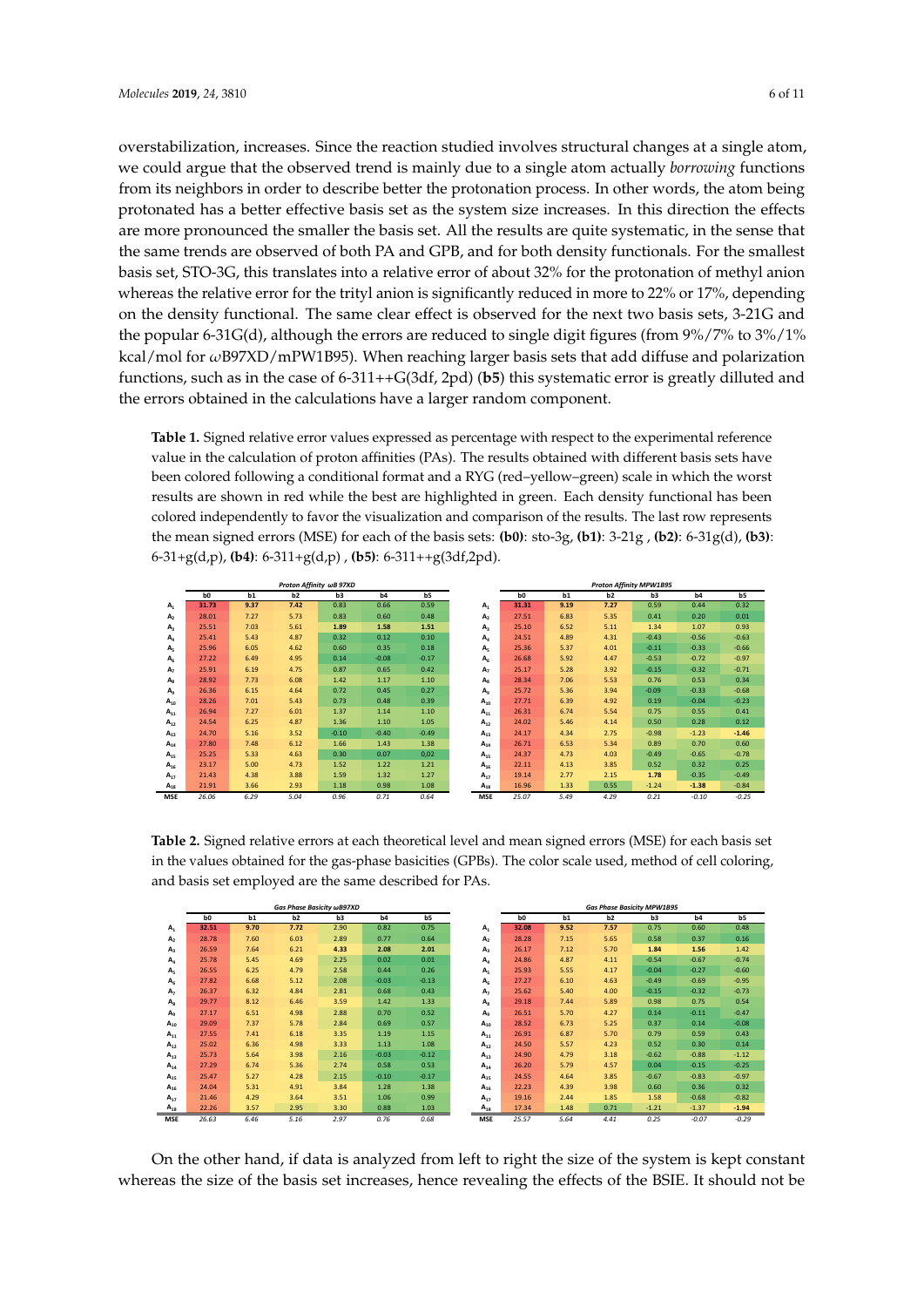forgotten that the BSIE is no more than the difference between the value obtained with a particular basis set and the complete basis set (CBS) value. As the size of the basis set increases, the BSIE should decrease. This error is even more evident than the intramolecular BSSE and, when the size of the basis set is increased, the error abruptly decreases for the first four basis sets studied (b0 to b3). Once the basis set chosen includes several polarization functions and diffuse functions, the error decreases less rapidly, as expected (the BSIE should become asymptotic as the complete basis set limit is approached). As an example, in the first and smaller system, the percentage error for the PA decreases from 31% in STO-3G to 9% and 7% for 3-21G and 6-31G(d), then the errors are slowly reduced reaching values lower than 1% for larger basis sets.

Those effects reveal themselves with great clarity for the two density functionals employed, although it is particularly relevant to mention that the average error values are greater in the case of the multiparameter density functional *ω*B97Xd than in the single-parameter mPW1B95. This trend is observed in both directions. The mPW1B95 functional with large basis sets tends to underestimate the value of the calculated PA or GPB in contrast to what happens with the smaller basis sets and also in contrast to the behavior of the *ω*B97XD density functional, in which the values are generally overestimated. The overall performance of the least parameterized functional is better for both the BP and the GPB.

The GPB exhibits a similar behavior to that shown by the PA, and the effects of the BSSE and the BSIE can be also be appreciated there. Analysis of the trends in the GPB values lead to conclusions parallel to those extracted from the PAs. It should be mentioned, however, that the average percentage errors are greater in the calculation of this second property. This is likely not assignable to the density functionals themselves, but to the approximations that are taken for the calculation of the thermal corrections to the electronic energy as mentioned in the methods section.

### **4. Conclusions**

These results have clearly revealed the existence of intramolecular BSSE in chemical reactivity, finding that its impact is not negligible when reaction enthalpies and free energies are computed with very popular basis sets (like 6-31G(d) and 6-31+G(d,p)). The goal of this work is to showcase the relevance of this error in chemical reactions and not to focus on how to solve this problem, however, a possible way to deal with this intramolecular BSSE could be based on dividing a single molecule into different fragments and calculating the energy as is done for the evaluation of the intermolecular BSSE using ghost functions in other parts of the molecule. The combination of the different energies computed would provide a BSSE corrected value, however, this strategy presents a number of problems:

- There is no univocal way of dividing the molecule into fragments, and different partitionings would provide different corrections for the BSSE.
- The complex/monomer approach by Bernardi and Boys is based on rigid (single point) calculations whereas chemical reactions involve changes in molecular structure.
- The number of calculations needed to compute the BSSE correction depends on the number of fragments, which could easily scale up quickly to untractable numbers if fine-grain fragmentation is needed to account for the intramolecular BSSE.

These, among other difficulties, are calling for the development of methodology based in Gaussian functions that intrinsically avoids this error by design, not by an aftermarket correction. Some recent efforts on this line have been directed to at least alleviate the BSSE in a systematic maner. For instance, the geometrical counterpoise of Grimme is an atom pair-wise correction that depends only on the molecular geometry and needs no input from the wavefunction. The method has been parametrized to fit to standard Boys and Bernadi counterpoise corrections for Hobza's S66x8 set of non-covalently bound complexes [\[57\]](#page-10-0). DFT-C is an adaptation of the latter by Head–Gordon which can provide an estimate of both inter- and intra-molecular BSSE (currently however it is only available for the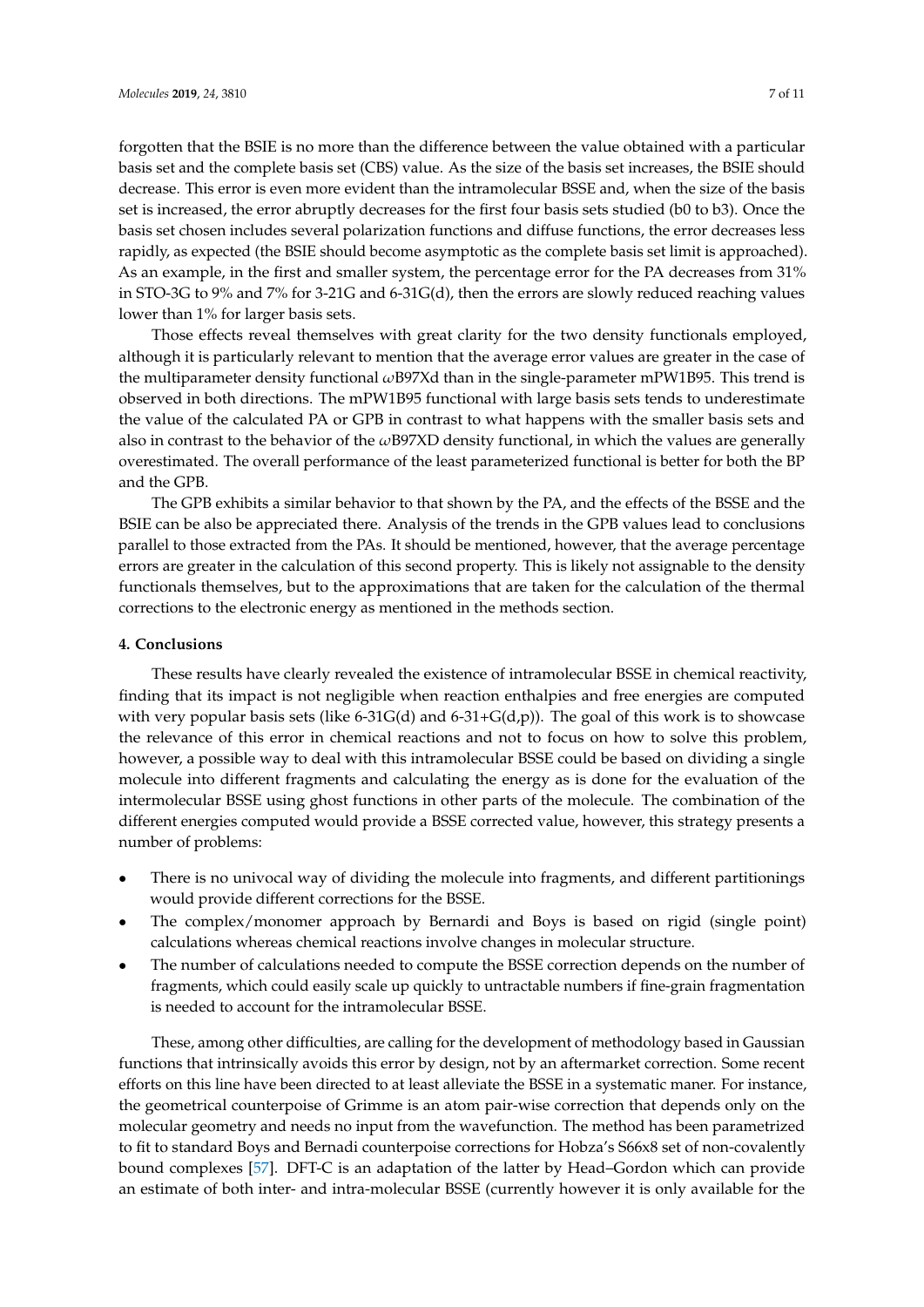**Supplementary Materials:** The following are available online. Table S1: Computed values of the proton affinity (kJ/mol) and errors (in percentage) with respect to the experimental result obtained with the MPW1B95 density functional and different basis sets, Table S2: Computed values of the proton affinity (kJ/mol) and errors (in percentage) with respect to the experimental result obtained with the wB97XD density functional and different basis sets, Table S3: Computed values of the gas phase basicity (kJ/mol) and errors (in percentage) with respect to the experimental result obtained with the MPW1B95 density functional and different basis sets, Table S4: Computed values of the gas phase basicity (kJ/mol) and errors (in percentage) with respect to the experimental result obtained with the wB97XD density functional and different basis sets.

**Author Contributions:** Conceptualization, C.S.L. and O.N.F.; methodology, C.S.L. and A.V.V.; formal analysis, A.V.V. and L.C.d.V.P.; investigation, A.V.V. and L.C.d.V.P.; resources, C.S.L. and O.N.F.; data curation, A.V.V. and L.C.d.V.P.; writing—original draft preparation, C.S.L.; writing—review and editing, C.S.L. and O.N.F.; project administration, C.S.L. and O.N.F.; funding acquisition, C.S.L. and O.N.F.

**Funding:** The authors thank the Centro de Supercomputación de Galicia (CESGA) for the allocation of time on its HPC infrastructures. Ministerio de Economía y Competitividad (MINECO, CTQ2016-75023-C2-2P) and Xunta de Galicia (EDC431C-2017/70) are also acknowledged for financial support. AVV thanks Universidade de Vigo for his predoctoral contract.

**Conflicts of Interest:** The authors declare no conflict of interest.

# **Abbreviations**

The following abbreviations are used in this manuscript:

- BSSE Basis set superposition error
- BSIE Basis set incompleteness error
- DNA Deoxyribonucleic acid
- ANO Atomic Natural Orbital
- MRCI Multi-reference configuration interactions

## **References**

- <span id="page-7-0"></span>1. van Duijneveldt, F.B.; van Duijneveldt-van de Rijdt, J.G.C.M.; van Lenthe, J.H. State of the Art in Counterpoise Theory. *Chem. Rev.* **1994**, *94*, 1873–1885. [\[CrossRef\]](http://dx.doi.org/10.1021/cr00031a007)
- <span id="page-7-1"></span>2. Boys, S.; Bernardi, F. The calculation of small molecular interactions by the differences of separate total energies. Some procedures with reduced errors. *Mol. Phys.* **1970**, *19*, 553–566. [\[CrossRef\]](http://dx.doi.org/10.1080/00268977000101561)
- <span id="page-7-2"></span>3. Mentel, L.M.; Baerends, E.J. Can the Counterpoise Correction for Basis Set Superposition Effect Be Justified? *J. Chem. Theory Comput.* **2014**, *10*, 252–267. [\[CrossRef\]](http://dx.doi.org/10.1021/ct400990u) [\[PubMed\]](http://www.ncbi.nlm.nih.gov/pubmed/26579908)
- 4. Frisch, M.J.; Del Bene, J.E.; Binkley, J.S.; Schaefer, H.F. Extensive theoretical studies of the hydrogen-bonded complexes (H2O)2, (H2O)2H+, (HF)2, (HF)2H+, F2H-, and (NH3)2. *J. Chem. Phys.* **1986**, *84*, 2279–2289. [\[CrossRef\]](http://dx.doi.org/10.1063/1.450390)
- 5. Szalewicz, K.; Cole, S.J.; Kolos, W.; Bartlett, R.J. A theoretical study of the water dimer interaction. *J. Chem. Phys.* **1988**, *89*, 3662–3673. [\[CrossRef\]](http://dx.doi.org/10.1063/1.454886)
- 6. Cook, D.B.; Sordo, J.A.; Sordo, T.L. Some comments on the counterpoise correction for the basis set superposition error at the correlated level. *Int. J. Quantum Chem.* **1993**, *48*, 375–384. [\[CrossRef\]](http://dx.doi.org/10.1002/qua.560480605)
- <span id="page-7-3"></span>7. Schwenke, D.W.; Truhlar, D.G. Systematic study of basis set superposition errors in the calculated interaction energy of two HF molecules. *J. Chem. Phys.* **1985**, *82*, 2418–2426. [\[CrossRef\]](http://dx.doi.org/10.1063/1.448335)
- <span id="page-7-4"></span>8. Almlöf, J.; Taylor, P.R. Atomic Natural Orbital (ANO) Basis Sets for Quantum Chemical Calculations. In *Advances in Quantum Chemistry*; Löwdin, P.O., Sabin, J.R., Zerner, M.C., Eds.; Academic Press: Cambridge, MA, USA, 1991; Volume 22, pp. 301–373. [\[CrossRef\]](http://dx.doi.org/10.1016/S0065-3276(08)60366-4)
- 9. Almlöf, J.; Deleeuw, B.J.; Taylor, P.R.; Bauschlicher, C.W., Jr.; Siegbahn, P. The dissociation energy of N2. *Int. J. Quantum Chem.* **1989**, *23*, 345–354. [\[CrossRef\]](http://dx.doi.org/10.1002/qua.560360838)
- <span id="page-7-5"></span>10. Bauschlicher, C.W.; Langhoff, S.R.; Taylor, P.R. On the dissociation energy of BH. *J. Chem. Phys.* **1990**, *93*, 502–506. [\[CrossRef\]](http://dx.doi.org/10.1063/1.459550)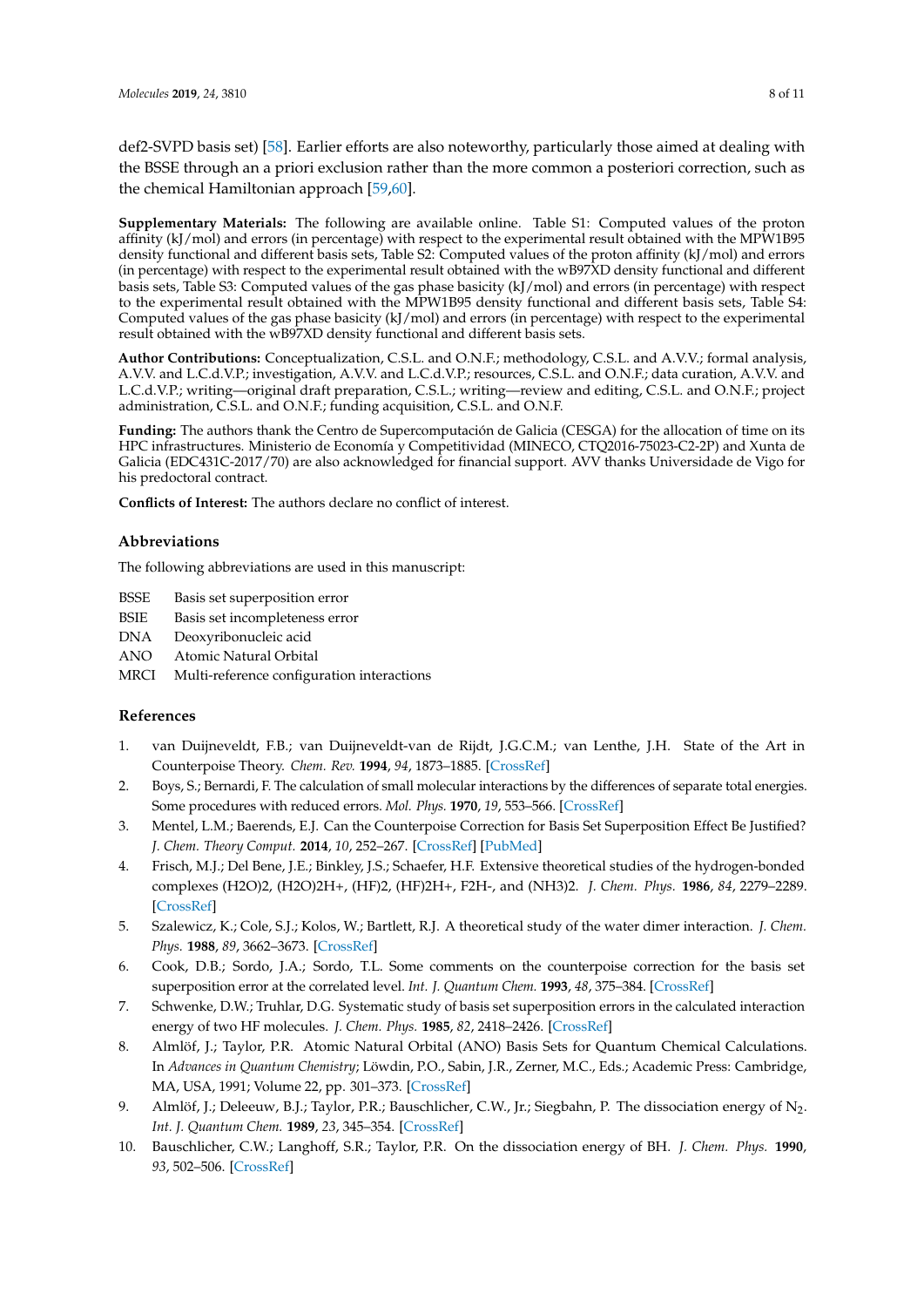- <span id="page-8-0"></span>11. Hobza, P.; Muller-Dethlefs, K. *Non-Covalent Interactions. Theory and Experiment*; Theoretical and Computational Chemistry Series; The Royal Society of Chemistry: London, UK, 2009; pp. P001–P226. [\[CrossRef\]](http://dx.doi.org/10.1039/9781847559906)
- <span id="page-8-1"></span>12. Moran, D.; Simmonett, A.C.; Leach, F.E.; Allen, W.D.; Schleyer, P.V.R.; Schaefer, H.F. Popular Theoretical Methods Predict Benzene and Arenes To Be Nonplanar. *J. Am. Chem. Soc.* **2006**, *128*, 9342–9343. [\[CrossRef\]](http://dx.doi.org/10.1021/ja0630285)
- <span id="page-8-2"></span>13. Asturiol, D.; Duran, M.; Salvador, P. Intramolecular basis set superposition error effects on the planarity of benzene and other aromatic molecules: A solution to the problem. *J. Chem. Phys.* **2008**, *128*, 144108. [\[CrossRef\]](http://dx.doi.org/10.1063/1.2902974) [\[PubMed\]](http://www.ncbi.nlm.nih.gov/pubmed/18412424)
- <span id="page-8-3"></span>14. Sellers, H.; Almlöf, J. On the accuracy of ab initio force constant calculations with respect to basis sets. *J. Chem. Phys.* **1989**, *93*, 5136–5139. [\[CrossRef\]](http://dx.doi.org/10.1021/j100350a022)
- 15. Jensen, F. The magnitude of intramolecular basis set superposition error. *Chem. Phys. Lett.* **1996**, *261*, 633–636. [\[CrossRef\]](http://dx.doi.org/10.1016/0009-2614(96)01033-0)
- 16. Palermo, N.Y.; Csontos, J.; Owen, M.C.; Murphy, R.F.; Lovas, S. Aromatic-backbone interactions in model *α*-helical peptides. *J. Comput. Chem.* **2007**, *28*, 1208–1214. [\[CrossRef\]](http://dx.doi.org/10.1002/jcc.20578)
- <span id="page-8-4"></span>17. Van, M.T. Comment on "Aromatic-Backbone Interactions in Model *α*-Helical Peptides" [Palermo et al., J Comput Chem 2007, 28, 1208]. *J. Comput. Chem.* **2008**, *29*, 1–3. [\[CrossRef\]](http://dx.doi.org/10.1002/jcc.20869)
- <span id="page-8-5"></span>18. Kobko, N.; Dannenberg, J.J. Effect of Basis Set Superposition Error (BSSE) upon ab Initio Calculations of Organic Transition States. *J. Phys. Chem. A* **2001**, *105*, 1944–1950. [\[CrossRef\]](http://dx.doi.org/10.1021/jp001970b)
- <span id="page-8-6"></span>19. Sodupe, M.; Rios, R.; Branchadell, V.; Nicholas, T.; Oliva, A.; Dannenberg, J.J. A Theoretical Study of the Endo/Exo Selectivity of the Diels-Alder Reaction between Cyclopropene and Butadiene. *J. Am. Chem. Soc.* **1997**, *119*, 4232–4238. [\[CrossRef\]](http://dx.doi.org/10.1021/ja9628260)
- <span id="page-8-7"></span>20. Range, K.; López, C.S.; Moser, A.; York, D.M. Multilevel and Density Functional Electronic Structure Calculations of Proton Affinities and Gas-Phase Basicities Involved in Biological Phosphoryl Transfer. *J. Phys. Chem. A* **2006**, *110*, 791–797. [\[CrossRef\]](http://dx.doi.org/10.1021/jp054360q)
- <span id="page-8-8"></span>21. Moser, A.; Range, K.; York, D.M. Accurate Proton Affinity and Gas-Phase Basicity Values for Molecules Important in Biocatalysis. *J. Phys. Chem. B* **2010**, *114*, 13911–13921. [\[CrossRef\]](http://dx.doi.org/10.1021/jp107450n)
- 22. Maksić, Z.B.; Kovačević, B.; Vianello, R. Advances in Determining the Absolute Proton Affinities of Neutral Organic Molecules in the Gas Phase and Their Interpretation: A Theoretical Account. *Chem. Rev.* **2012**, *112*, 5240–5270. [\[CrossRef\]](http://dx.doi.org/10.1021/cr100458v)
- 23. Toomsalu, E.; Koppel, I.A.; Burk, P. Critical Test of Some Computational Chemistry Methods for Prediction of Gas-Phase Acidities and Basicities. *J. Chem. Theory Comput.* **2013**, *9*, 3947–3958. [\[CrossRef\]](http://dx.doi.org/10.1021/ct4003916) [\[PubMed\]](http://www.ncbi.nlm.nih.gov/pubmed/26592390)
- 24. Brás, N.F.; Perez, M.A.S.; Fernandes, P.A.; Silva, P.J.; Ramos, M.J. Accuracy of Density Functionals in the Prediction of Electronic Proton Affinities of Amino Acid Side Chains. *J. Chem. Theory Comput.* **2011**, *7*, 3898–3908. [\[CrossRef\]](http://dx.doi.org/10.1021/ct200309v) [\[PubMed\]](http://www.ncbi.nlm.nih.gov/pubmed/26598336)
- <span id="page-8-9"></span>25. Kolboe, S. Proton Affinity Calculations with High Level Methods. *J. Chem. Theory Comput.* **2014**, *10*, 3123–3128. [\[CrossRef\]](http://dx.doi.org/10.1021/ct500315c) [\[PubMed\]](http://www.ncbi.nlm.nih.gov/pubmed/26588283)
- <span id="page-8-10"></span>26. Frisch, M.J.; Trucks, G.W.; Schlegel, H.B.; Scuseria, G.E.; Robb, M.A.; Cheeseman, J.R.; Scalmani, G.; Barone, V.; Petersson, G.A.; Nakatsuji, H.; et al. *Gaussian 16 Revision B.01*; Gaussian Inc.: Wallingford, CT, USA, 2016.
- <span id="page-8-11"></span>27. Cramer, C.J. *Essentials of Computational Chemistry: Theories and Models*, 2nd ed.; John Wiley & Sons Ltd.: West Sussex, UK, 2004.
- <span id="page-8-12"></span>28. McQuarrie, D.A. *Statistical Mechanics*; University Science Books: Sausalito, CA, USA, 2000.
- <span id="page-8-13"></span>29. Range, K.; Riccardi, D.; Cui, Q.; Elstner, M.; York, D.M. Benchmark calculations of proton affinities and gas-phase basicities of molecules important in the study of biological phosphoryl transfer. *Phys. Chem. Chem. Phys.* **2005**, *7*, 3070–3079. [\[CrossRef\]](http://dx.doi.org/10.1039/b504941e) [\[PubMed\]](http://www.ncbi.nlm.nih.gov/pubmed/16186912)
- <span id="page-8-14"></span>30. Chai, J.D.; Head-Gordon, M. Long-range corrected hybrid density functionals with damped atom-atom dispersion corrections. *Phys. Chem. Chem. Phys.* **2008**, *10*, 6615–6620. [\[CrossRef\]](http://dx.doi.org/10.1039/b810189b) [\[PubMed\]](http://www.ncbi.nlm.nih.gov/pubmed/18989472)
- <span id="page-8-15"></span>31. Zhao, Y.; Truhlar, D.G. Hybrid Meta Density Functional Theory Methods for Thermochemistry, Thermochemical Kinetics, and Noncovalent Interactions: The MPW1B95 and MPWB1K Models and Comparative Assessments for Hydrogen Bonding and van der Waals Interactions. *J. Phys. Chem. A* **2004**, *108*, 6908–6918. [\[CrossRef\]](http://dx.doi.org/10.1021/jp048147q)
- <span id="page-8-16"></span>32. Montgomery, J.A.; Frisch, M.J.; Ochterski, J.W.; Petersson, G.A. A complete basis set model chemistry. VII. Use of the minimum population localization method. *J. Chem. Phys.* **2000**, *112*, 6532–6542. [\[CrossRef\]](http://dx.doi.org/10.1063/1.481224)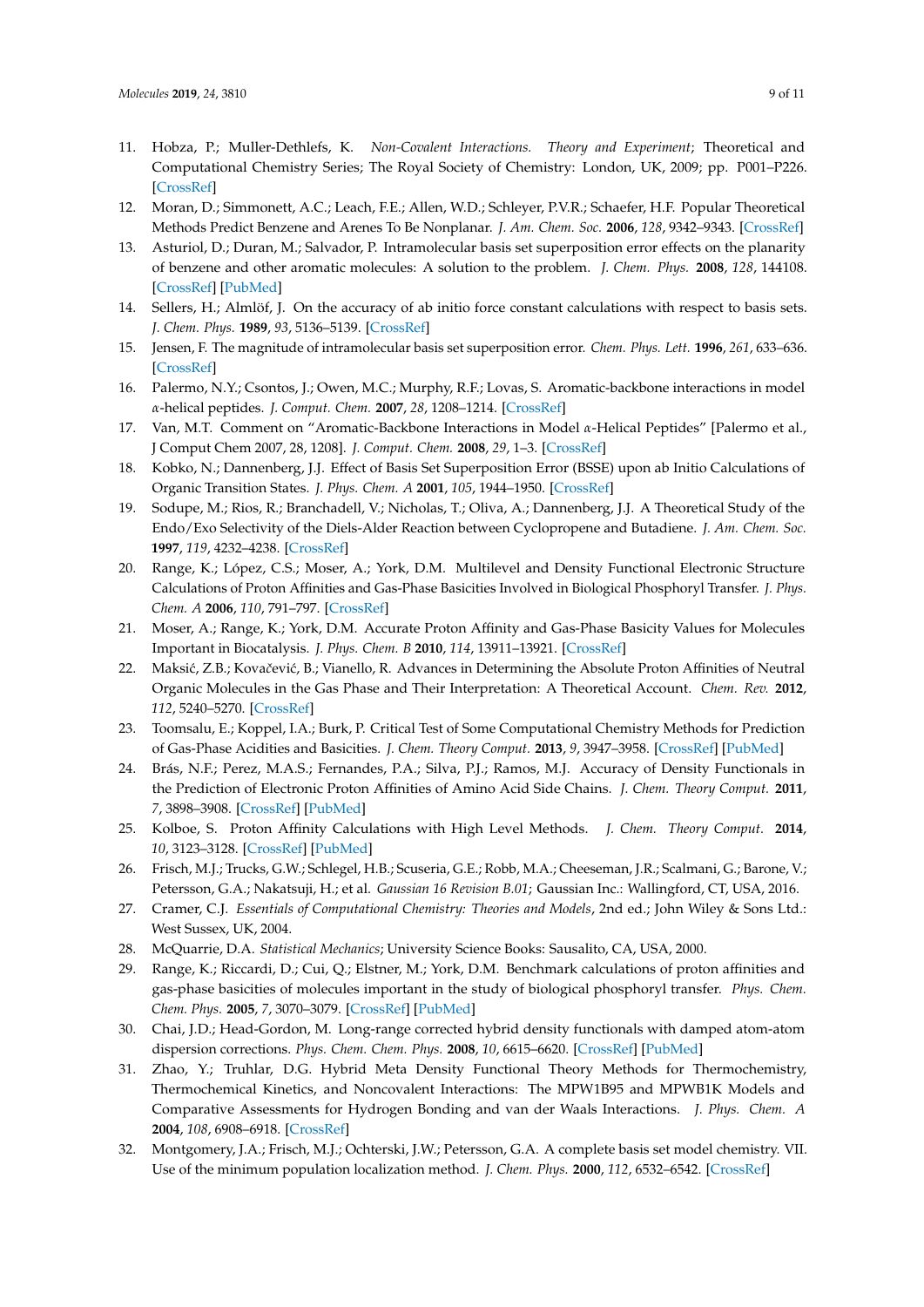- 33. Montgomery, J.A.; Frisch, M.J.; Ochterski, J.W.; Petersson, G.A. A complete basis set model chemistry. VI. Use of density functional geometries and frequencies. *J. Chem. Phys.* **1999**, *110*, 2822–2827. [\[CrossRef\]](http://dx.doi.org/10.1063/1.477924)
- 34. Baboul, A.G.; Curtiss, L.A.; Redfern, P.C.; Raghavachari, K. Gaussian-3 theory using density functional geometries and zero-point energies. *J. Chem. Phys.* **1999**, *110*, 7650–7657. [\[CrossRef\]](http://dx.doi.org/10.1063/1.478676)
- <span id="page-9-0"></span>35. Curtiss, L.A.; Redfern, P.C.; Raghavachari, K.; Rassolov, V.; Pople, J.A. Gaussian-3 theory using reduced Mo/ller-Plesset order. *J. Chem. Phys.* **1999**, *110*, 4703–4709. [\[CrossRef\]](http://dx.doi.org/10.1063/1.478385)
- <span id="page-9-1"></span>36. Hehre, W.J.; Stewart, R.F.; Pople, J.A. Self-Consistent Molecular-Orbital Methods. I. Use of Gaussian Expansions of Slater-Type Atomic Orbitals. *J. Chem. Phys.* **1969**, *51*, 2657–2664. [\[CrossRef\]](http://dx.doi.org/10.1063/1.1672392)
- <span id="page-9-2"></span>37. Collins, J.B.; von Schleyer, R.P.; Binkley, J.S.; Pople, J.A. Self-consistent molecular orbital methods. XVII. Geometries and binding energies of second-row molecules. A comparison of three basis sets. *J. Chem. Phys.* **1976**, *64*, 5142–5151. [\[CrossRef\]](http://dx.doi.org/10.1063/1.432189)
- <span id="page-9-3"></span>38. Binkley, J.S.; Pople, J.A.; Hehre, W.J. Self-consistent molecular orbital methods. 21. Small split-valence basis sets for first-row elements. *J. Am. Chem. Soc.* **1980**, *102*, 939–947. [\[CrossRef\]](http://dx.doi.org/10.1021/ja00523a008)
- 39. Gordon, M.S.; Binkley, J.S.; Pople, J.A.; Pietro, W.J.; Hehre, W.J. Self-consistent molecular-orbital methods. 22. Small split-valence basis sets for second-row elements. *J. Am. Chem. Soc.* **1982**, *104*, 2797–2803. [\[CrossRef\]](http://dx.doi.org/10.1021/ja00374a017)
- <span id="page-9-4"></span>40. Pietro, W.J.; Francl, M.M.; Hehre, W.J.; DeFrees, D.J.; Pople, J.A.; Binkley, J.S. Self-consistent molecular orbital methods. 24. Supplemented small split-valence basis sets for second-row elements. *J. Am. Chem. Soc.* **1982**, *104*, 5039–5048. [\[CrossRef\]](http://dx.doi.org/10.1021/ja00383a007)
- <span id="page-9-5"></span>41. Hehre, W.J.; Ditchfield, R.; Pople, J.A. Self—Consistent Molecular Orbital Methods. XII. Further Extensions of Gaussian—Type Basis Sets for Use in Molecular Orbital Studies of Organic Molecules. *J. Chem. Phys.* **1972**, *56*, 2257–2261. [\[CrossRef\]](http://dx.doi.org/10.1063/1.1677527)
- 42. Gordon, M.S. The isomers of silacyclopropane. *Chem. Phys. Lett.* **1980**, *76*, 163–168. [\[CrossRef\]](http://dx.doi.org/10.1016/0009-2614(80)80628-2)
- 43. Hariharan, P.; Pople, J. Accuracy of AH n equilibrium geometries by single determinant molecular orbital theory. *Mol. Phys.* **1974**, *27*, 209–214. [\[CrossRef\]](http://dx.doi.org/10.1080/00268977400100171)
- 44. Ditchfield, R.; Hehre, W.J.; Pople, J.A. Self-Consistent Molecular-Orbital Methods. IX. An Extended Gaussian Type Basis for Molecular Orbital Studies of Organic Molecules. *J. Chem. Phys.* **1971**, *54*, 724–728. [\[CrossRef\]](http://dx.doi.org/10.1063/1.1674902)
- <span id="page-9-6"></span>45. Petersson, G.A.; Bennett, A.; Tensfeldt, T.G.; Al-Laham, M.A.; Shirley, W.A.; Mantzaris, J. A complete basis set model chemistry. I. The total energies of closed-shell atoms and hydrides of the first-row elements. *J. Chem. Phys.* **1988**, *89*, 2193–2218. [\[CrossRef\]](http://dx.doi.org/10.1063/1.455064)
- <span id="page-9-7"></span>46. Petersson, G.A.; Al-Laham, M.A. A complete basis set model chemistry. II. Open-shell systems and the total energies of the first-row atoms. *J. Chem. Phys.* **1991**, *94*, 6081–6090. [\[CrossRef\]](http://dx.doi.org/10.1063/1.460447)
- 47. Schlegel, H.B. Optimization of equilibrium geometries and transition structures. *J. Comput. Chem.* **1982**, *3*, 214–218. [\[CrossRef\]](http://dx.doi.org/10.1002/jcc.540030212)
- <span id="page-9-8"></span>48. Clark, T.; Chandrasekhar, J.; Spitznagel, G.W.; Schleyer, P.V.R. Efficient diffuse function-augmented basis sets for anion calculations. III. The 3-21+G basis set for first-row elements, Li–F. *J. Comput. Chem.* **1982**, *4*, 294–301. [\[CrossRef\]](http://dx.doi.org/10.1002/jcc.540040303)
- <span id="page-9-9"></span>49. Frisch, M.J.; Pople, J.A.; Binkley, J.S. Self-consistent molecular orbital methods 25. Supplementary functions for Gaussian basis sets. *J. Chem. Phys.* **1984**, *80*, 3265–3269. [\[CrossRef\]](http://dx.doi.org/10.1063/1.447079)
- <span id="page-9-10"></span>50. Raghavachari, K.; Trucks, G.W. Highly correlated systems. Excitation energies of first row transition metals Sc–Cu. *J. Chem. Phys.* **1989**, *91*, 1062–1065. [\[CrossRef\]](http://dx.doi.org/10.1063/1.457230)
- <span id="page-9-11"></span>51. Glukhovtsev, M.N.; Pross, A.; McGrath, M.P.; Radom, L. Extension of Gaussian2 (G2) theory to bromine and iodine containing molecules: Use of effective core potentials. *J. Chem. Phys.* **1995**, *103*, 1878–1885. [\[CrossRef\]](http://dx.doi.org/10.1063/1.469712)
- 52. Curtiss, L.A.; McGrath, M.P.; Blaudeau, J.P.; Davis, N.E.; Binning, R.C.; Radom, L. Extension of Gaussian2 theory to molecules containing third-row atoms Ga-Kr. *J. Chem. Phys.* **1995**, *103*, 6104–6113. [\[CrossRef\]](http://dx.doi.org/10.1063/1.470438)
- 53. Blaudeau, J.P.; McGrath, M.P.; Curtiss, L.A.; Radom, L. Extension of Gaussian-2 (G2) theory to molecules containing third-row atoms K and Ca. *J. Chem. Phys.* **1997**, *107*, 5016–5021. [\[CrossRef\]](http://dx.doi.org/10.1063/1.474865)
- <span id="page-9-12"></span>54. Krishnan, R.; Binkley, J.S.; Seeger, R.; Pople, J.A. Self-consistent molecular orbital methods. XX. A basis set for correlated wave functions. *J. Chem. Phys.* **1980**, *72*, 650–654. [\[CrossRef\]](http://dx.doi.org/10.1063/1.438955)
- <span id="page-9-13"></span>55. Hunter, E.; Lias, S. Proton Affinity Evaluation. In *NIST Chemistry WebBook, NIST Standard Reference Database Number 69*; National Institute of Standards and Technology: Gaithersburg, MD, USA, 2018. [\[CrossRef\]](http://dx.doi.org/10.18434/T4D303)
- <span id="page-9-14"></span>56. Burgess, D. Thermochemical Data. In *NIST Chemistry WebBook, NIST Standard Reference Database Number 69*; National Institute of Standards and Technology: Gaithersburg, MD, ISA, 2018. [\[CrossRef\]](http://dx.doi.org/10.18434/T4D303)